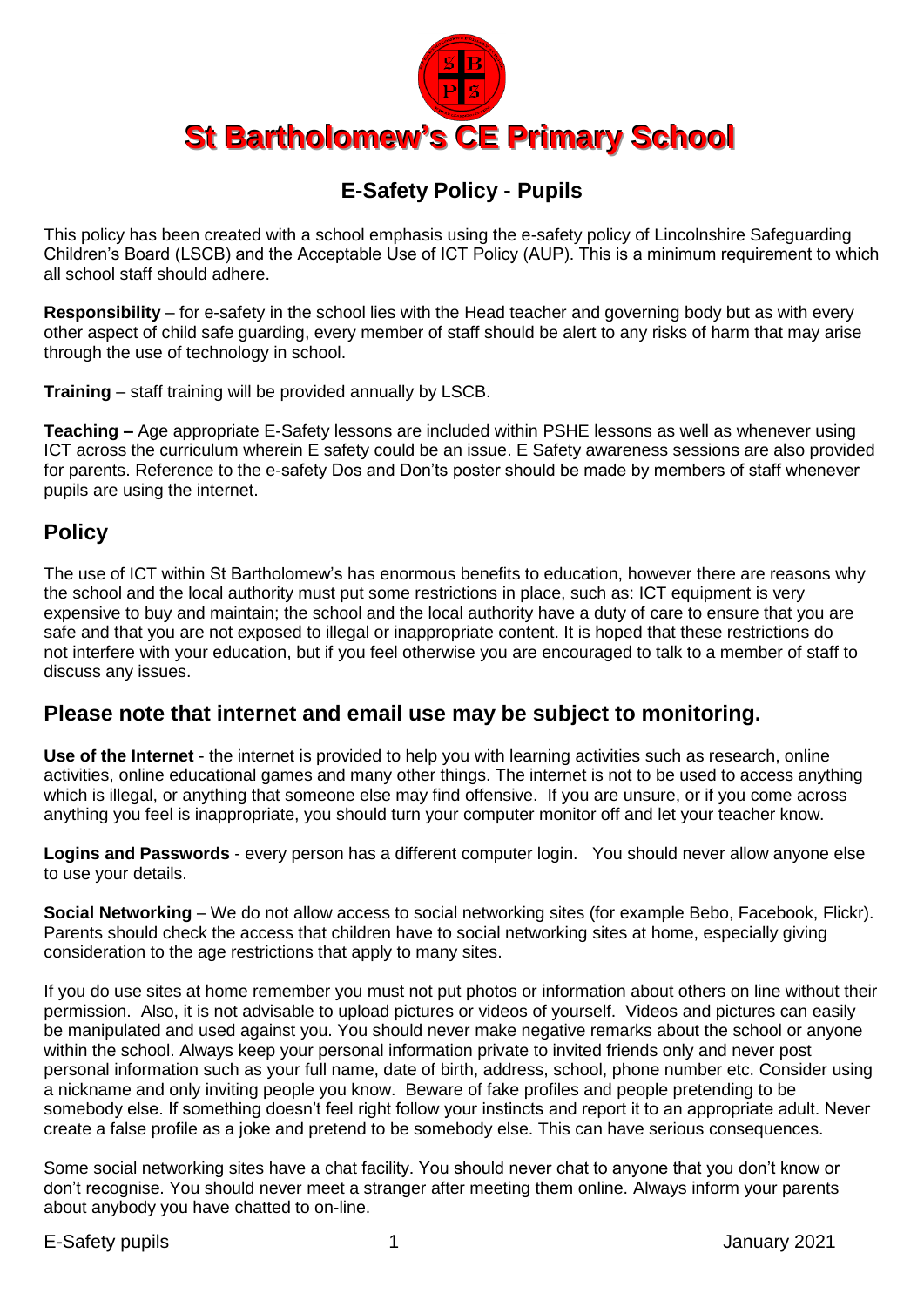**Security** - you should never try to bypass any of the security in place. This security is in place to protect you from illegal sites, and to stop others from hacking into other people's accounts.

**Copyright** - you should never take information from the internet and use it as your own. A lot of information is copyright, which means that it is owned by somebody else and it is illegal to use this information without permission from the owner. If you are unsure, ask your teacher.

**Etiquette** – You have an email account at school. When you are sending a message always be polite and don't swear. Consider what you are saying, and how it might be read by somebody else. Without emoticons it is difficult to show emotions in things like emails and blogs, and some things you write may be read incorrectly.

**Mobile Phones** – We do not allow pupils to have mobile phones in school however those children that require them for after school use can store them in the school office.

Remember to always keep yourself safe when using your phone at home in the same way as when you are using the internet at home. Never take inappropriate pictures of yourself and send to your friends or upload onto social networking sites. Never forward inappropriate pictures that you have received from somebody else. In some circumstances this can be an illegal act.

#### **Useful websites:**

CEOP is a part of the UK police force dedicated to the eradication of child sexual abuse. There is an excellent educational programme, as well as advice and videos for all ages on their website. [www.ceop.gov.uk](http://www.ceop.gov.uk/)

IWF (Internet Watch Foundation) provides the UK hotline to report criminal online content. [www.iwf.org.uk](http://www.iwf.org.uk/)

Cybermentors is all about young people helping and supporting people online. [www.cybermentors.org.uk](http://www.cybermentors.org.uk/)

Digital citizenship is about building safe spaces and communities, understanding how to manage personal information, and about being internet savvy - using your online presence to grow and shape your world in a safe, creative way, and inspiring others to do the same. [www.digizen.org](http://www.digizen.org/)

Reviewed and update: November 2014 Reviewed: June 2016 Reviewed: May 2017 Reviewed May 2018 Reviewed: November 2019 Reviewed: January 2021 Review Date: January 2022

Signed: …………………………………Headteacher